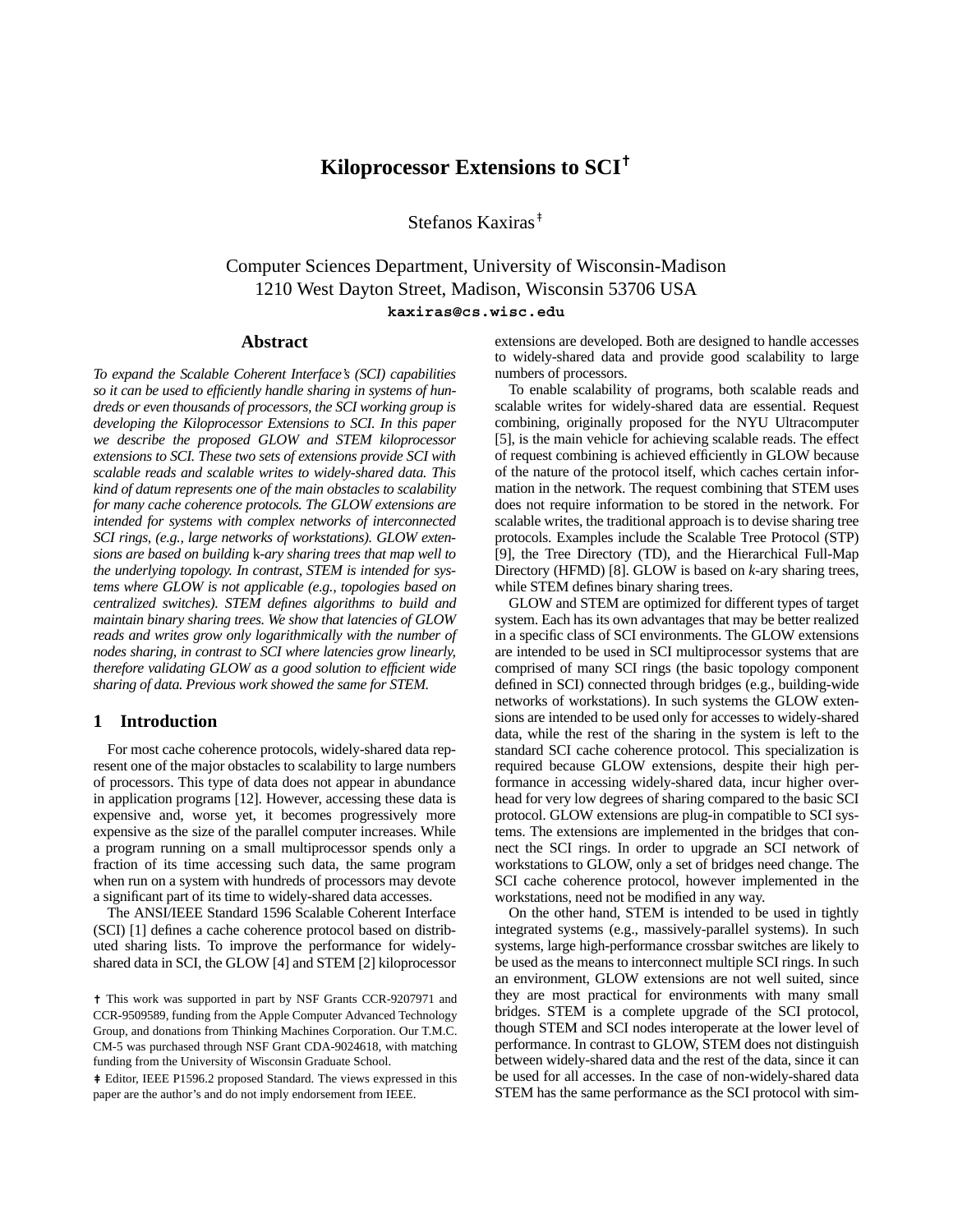ilar transactions.

In the rest of this paper we will give a short description of the SCI cache coherence protocol in Section 2, describe the GLOW extensions in Section 3, and the STEM extensions in Section 4. We will then present a brief performance evaluation of GLOW in Section 5 and conclude in Section 6.

# **2 SCI**

The ANSI/IEEE Standard 1596 Scalable Coherent Interface represents a thorough and robust hardware solution to the challenge of building cache-coherent shared-memory multiprocessor systems. It defines both a network interface and a cachecoherence protocol. The network interface section of SCI defines a 1Gbyte/s ring interconnect, and the transactions that can be generated over it. A performance analysis by Scott, Vernon, and Goodman [11] showed that an SCI ring can accommodate small numbers of high-performance nodes, in the range of four to eight. To build larger systems, topologies constructed out of smaller rings must be used (*e.g.*, *k*-ary *n*-cubes, multistage topologies) [13]. Topologies can be built either by using multiple bridges, each connecting a small number of rings, or centralized switches, each connecting many rings.

SCI also defines a distributed directory-based cache-coherence protocol. In contrast to most other directory-based protocols (*e.g.*, DASH [10]), which keep all the directory information in memory, SCI distributes the directory information among the sharing nodes in a doubly linked sharing list. The sharing list is stored with the cache lines throughout the system. The memory directory has a pointer to the last node that requested the data. In a stable list, this node is called *head.* As the head of the sharing list, a node has both read and write permission to the cache line; all other nodes in the sharing list only have read permission (except in pairwise sharing mode). However, when many nodes are trying to join the list concurrently, a singly linked *prepend* queue is formed in front of the head. The head may be asked to link itself to its prepending successor at any time, but it may briefly postpone its response until it is ready to give up its write permission. In figure 1, the SCI sharing list and a prepend queue (in front of a sharing list) are depicted. Caches, represented by small rectangles, are connected in linked lists with their *forward* and *backward* pointers.



In the following sections we will describe the three basic operations of SCI: construction of sharing lists, node removal from a sharing list (rollout), and invalidation of sharing lists. In general the latency of the sharing list construction may be affected by the number of nodes sharing (due to contention, data propagation delays, etc.). However, addition of a single node to a stable SCI list as well as node removal from a sharing list (rollout) does not depend on the number of nodes in the list. The latency of the invalidation of a sharing list, however, is *O(N)* where *N* is the number of nodes in the list.

## **2.1 SCI sharing list construction**

The first node that requests data from memory triggers the creation of the sharing list. This node becomes the head and only node of the list. The memory directory is set to point to this node. The node points back to the memory directory by means of the memory address. Subsequently, nodes can join the sharing list by asking the memory directory for data, thus joining the prepend queue and eventually become the head of the sharing list (Transaction A, subactions 1 and 2 in figure 2). They each eventually attach to their previous head (Transaction B, subactions 3 and 4 in figure 2). The node might get the data from the memory itself or from the previous head of the list, depending on whether memory has a valid copy of the cache line (denoted by the memory state FRESH) or the memory copy is potentially stale (denoted by the memory state GONE). In the second case, data distribution in the sharing list proceeds from the TAIL node toward the HEAD node. Nodes prepend to the sharing list and wait for previous nodes to pass them the data (Transaction C, subactions 5 and 6 in figure 2).



### **2.2 Rollout**

A node can also leave the sharing list, by communicating with its neighbors. This operation is called *Rollout* in the SCI terminology, and it takes place in two situations: First, when there is a conflict in a cache and the cache line has to be replaced, the node rolls out of the sharing list. Second, a node other than the head of the sharing list has to roll out and become the new head in order to write the cache line.





In figure 3, node **a** leaves the sharing list. With subaction 1 of Transaction A it notifies its downstream neighbor node **b** to point to node **c**; subaction 2 is the positive acknowledgment. Similarly, it notifies node **c** to point to node **b**. The resulting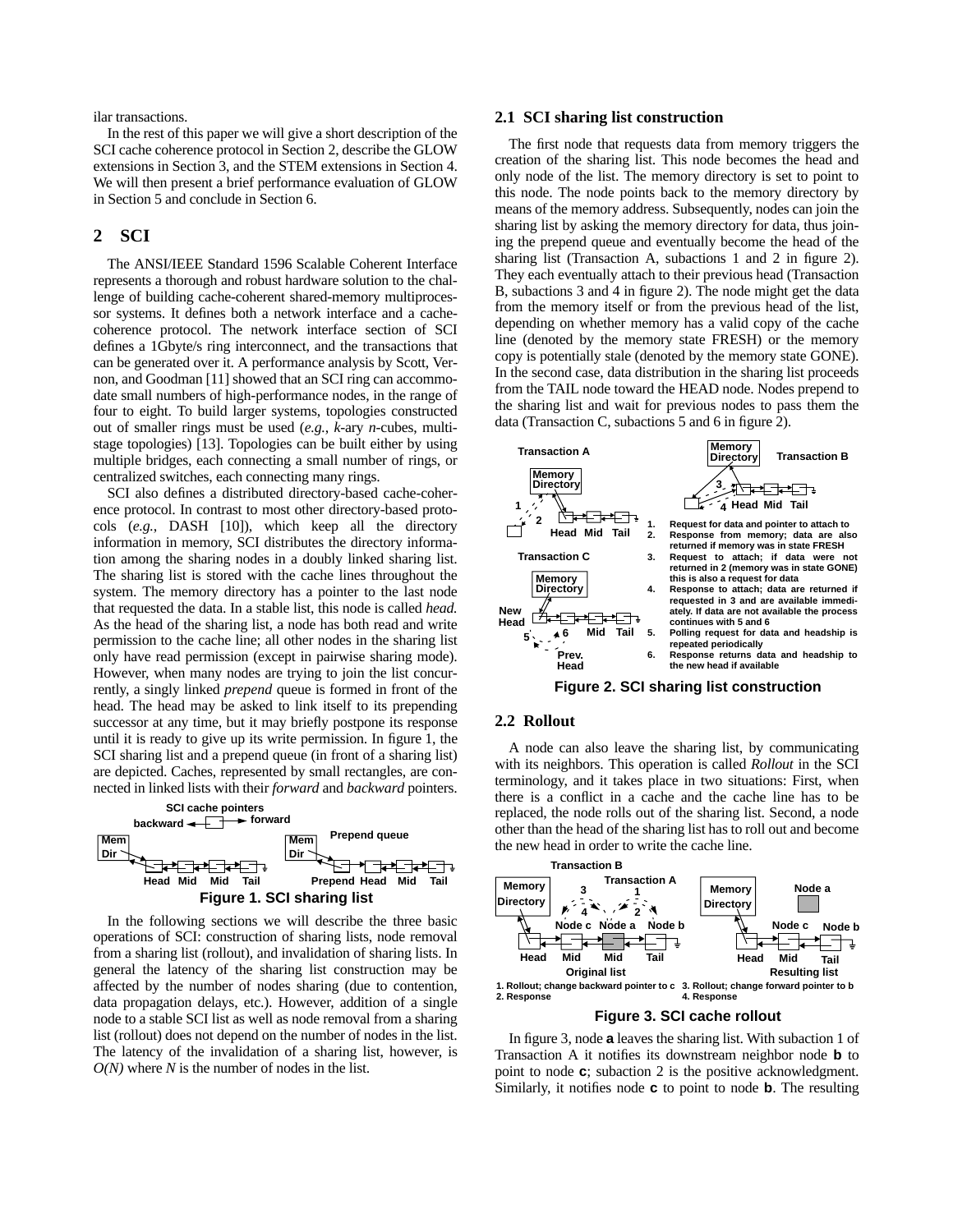sharing list is shown in the right of figure 3. Notice that the order of Transactions A and B is critical, to allow concurrent rollouts in the sharing list. In case of conflicts the downstream node (the one closer to the tail) has priority.

#### **2.3 SCI sharing list invalidation**

As the head of a sharing list, a node has to invalidate, or *purge*, the rest of the sharing list upon writing the cache line. The head sends invalidation messages serially to the other nodes in the sharing list. Each of these nodes acknowledges the invalidation by returning its *forward* pointer. In figure 4 the head of the list invalidates the other nodes. For Transaction A, subaction 1 invalidates node **a** and subaction 2 returns the pointer to **b**; similarly for the rest of the transactions.



# **3 GLOW kiloprocessor extensions to SCI**

As is evident from the above description, widely-shared data represent a serious obstacle to the scalability of SCI to hundreds or thousands of nodes. When many nodes read the same cache line, contention at the memory for additions to the list is very high. Data distribution through the SCI prepend list also becomes progressively more expensive as the number of readers increases. Furthermore, writes to widely-shared data result in invalidation of long sharing lists. As we have seen, this operation is serial in SCI.

To overcome these obstacles, the GLOW extensions are based on building *k*-ary sharing trees that map well onto the network topology of a system. Most other tree protocols like TD, STP, and STEM capture *temporal* locality in the sharing tree: requesting nodes, in close proximity in time, end up neighbors in the sharing tree. However, none of these protocols capture *geographical* locality well, since the structure of the sharing trees depends on the timing of the requests. By geographical locality we mean that nodes in physical proximity become neighbors in the sharing tree, regardless of the timing of their requests. Such locality in the tree leads to protocols where messages have low latency. GLOW captures the geographical locality of all topologies so far explored by mapping the sharing trees on top of the trees formed from the natural traffic patterns.

All GLOW protocol processing takes place in strategically selected *bridges* (that connect two or more SCI rings) in the network topology. In general, all read requests for a specific data block from the nodes of an SCI ring will be routed to a remote memory (located on another SCI ring) through the same bridge. If this bridge contains directory information or a copy of the data block, these requests can be *intercepted* and satisfied locally on the ring. Such a bridge is called a *GLOW agent*. The GLOW agents do not intercept all SCI read requests, just those specially tagged as requests for widely-shared data.

The GLOW sharing tree is comprised of the SCI caches that



**Figure 5. GLOW sharing tree on a** *3***-ary** *3***-cube**

have a copy of the data block and the GLOW agents that hold the relevant directory information. The sharing trees are built out of small linear SCI sharing lists. In figure 5, a full, perfectly ordered, sharing tree on a 3-ary 3-cube topology made of SCI rings is shown. The agents are represented by triangles and the SCI caches by small rectangles. The shading of the agents and the SCI caches shows their position in the topology. An agent, and the similarly shaded cache directly connected to it, coincide in the same node.

Generally, in a GLOW tree each list is confined to one physical ring. The job of the agent is to impersonate the remote memory, however far away it is, on the local ring. The small SCI lists are created under the agent when read requests from nodes on a ring are intercepted and satisfied either directly by the agent (as if it were the remote memory) or by another closeby node (usually on the same ring). Without GLOW agents, read requests would go all the way to the remote memory and would join a global SCI list. The agent itself, along with other nodes in the higher level ring (the next ring toward the remote memory), will in turn be serviced by yet a higher level agent impersonating the remote memory on that ring. This recursive building of the sharing tree out of small lists continues up to the ring containing the actual remote memory.

A GLOW agent has a dual personality: toward its children it behaves as if it were the SCI memory directory; toward its parent agent (or toward the memory directory itself) it behaves as if it were an ordinary SCI cache. For example, in figure 5, as far as the memory directory is concerned, it points to a list of SCI caches, whereas in reality it points to the first level of agents holding the rest of the sharing tree. Similarly, as far as the SCI caches (the leaves of the sharing tree) are concerned, they have been serviced directly by memory, where in fact they were serviced by the agents impersonating memory.

Although the GLOW agents can behave like memory directories there are two differences in the way GLOW agents and memory directories hold SCI lists. The first difference is in the number of SCI lists that the agents can hold. In contrast to the SCI memory directory which can only hold one SCI list (per cache line), the agents have a number of pointers, called child pointers, so they can hold an SCI list (called a child list) in any of the rings they service (up to one less than the total number of rings they are connected to). The actual number of child lists is not specified, but is considered an implementation parameter, reflecting both topology and cost considerations.

The second difference is in the way the GLOW agents hold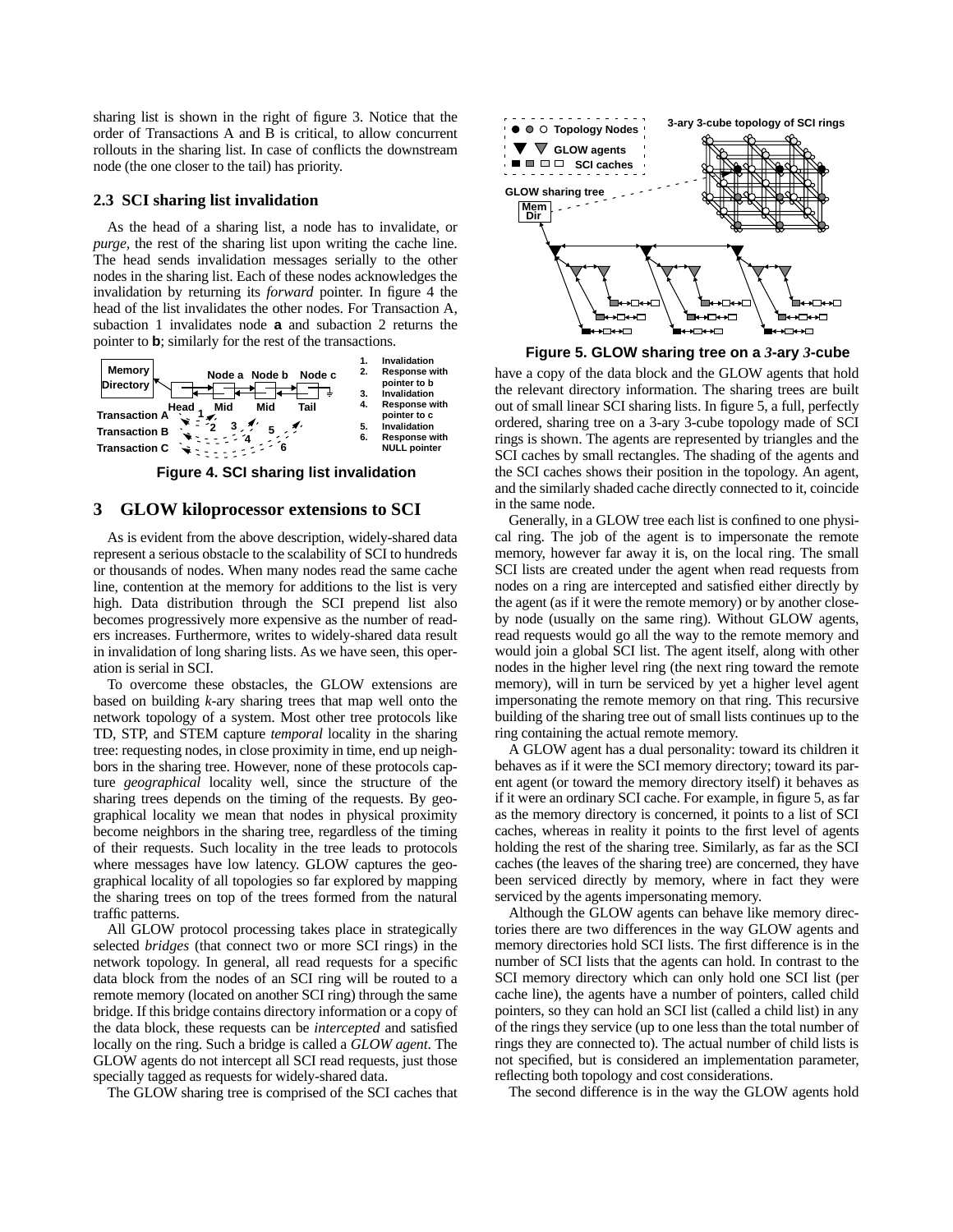the child lists. In contrast to the memory directories, which only point to the head of a list, the GLOW agents hold lists from both ends. This is mainly to facilitate the rollout algorithm (Section 3.2) and it is achieved, in an SCI compatible way, by the agent presenting itself as a *virtual tail* to the first node that joins each child list. In figure 6 the agent is represented by a triangle and the SCI caches by rectangles. For every child list the GLOW agent has a *head* and a *tail* pointer (see figure 6). The agents also have a *forward* and a *backward* pointer, permitting them to join SCI lists and act like ordinary SCI caches.



As is evident from this general description, there is an overhead in building the sharing tree, namely the overhead of invoking all the levels of GLOW agents from the leaves to the memory directory. However, the first node in an SCI ring will invoke the GLOW agent, which will subsequently service, at a small additional cost, the rest of the nodes on the ring. The degree of sharing (how many nodes are actually sharing a data block) is important in determining whether the overhead of building the tree is sufficiently leveraged by the nodes that have their requests satisfied locally on the ring by the agent.

Request combining occurs because the GLOW agents generally do not let intercepted requests pass them by. Instead, when the agent is invoked, it generates its own request and sends it toward the remote memory directory. The memory directory sees only the requests of the first level of agents. Such behavior has two effects: First, it eliminates memory hot spots [3]. Second, because the requests are satisfied locally, messages travel only short distances, thus decreasing the load on the network.

Finally, note that it is neither necessary to have a copy of the data in the GLOW agents nor is it necessary to maintain multilevel inclusion in the caching of the directory information in the GLOW agents. Caching the data in the GLOW agents is completely optional and it is usually avoided to conserve storage. The implication of not enforcing multilevel inclusion is twofold: First, it is easier to avoid protocol deadlocks in arbitrary topologies. Second, it is possible to avoid invalidating all descendents whenever an entry high up in the hierarchy is replaced. Since we do not enforce multilevel inclusion, the involvement of the GLOW agents is not necessary for correctness.

#### **3.1 GLOW sharing tree construction**

The GLOW sharing trees are constructed with the involvement of the GLOW agents that impersonate the memory directory in various places in the topology. A node uses a special request to access a line of widely-shared data. The request is intercepted at the first agent (where the request would change rings), *at the agent's discretion*. The intercept causes a lookup in the agent's directory storage to find information (a tree tag) about the requested line which will result in a *hit* if there is an allocated tag or a *miss* otherwise:

- **•** If the lookup results in a miss, the agent sends its own special request for the data block toward the memory node. The agent instructs the requesting node to attach to the virtual tail (the agent itself) of a child list and wait for the data. As soon as the agent gets a copy of the line it will pass it to the child lists through the virtual tails.
- **•** If the lookup results in a hit, the requesting node is instructed to attach to the appropriate child list. It will get the data from either the agent (if it caches data) or the previous head of the child list. If the requesting node attaches directly to the virtual tail (i.e., it is the only real node in this child list) the agent has to *fetch* the data from one of its other child lists. The agent cannot repeat its request to get the data, since this would result in re-joining the sharing tree.

As mentioned before, the agent may choose to ignore a request completely since multilevel inclusion is not enforced. Requests are ignored in order to avoid deadlocks due to storage conflicts between tree tags in transient states. When an agent ignores a request, it is passed to the next hierarchical level where it may be serviced by the higher level agent. The request may be ignored by multiple agents all the way to the remote memory directory where eventually it will be serviced. The requesting node will end up in a child list higher up in the tree.

#### **3.2 GLOW rollout**

An ordinary SCI cache leaves the tree (rolls out) because of a replacement or as a prerequisite for writing the data. The SCI caches follow the standard SCI protocol to roll out from the sharing tree. Agents roll out because of conflicts in their directory (or data) storage or because they are left childless. Childless and dataless agents are not allowed in the tree since they cannot repeat their request to get data to service new children as this would put them in the tree more than once. When an agent finds itself childless it is only connected to the tree with its *forward* and *backward* pointers, just like an SCI cache. In this case the rollout is the standard SCI rollout.

The agent rollout permits the structure of the tree to degrade gracefully. The rollout is based on chaining the child lists and subsequently substituting the chained child lists in place of the agent in the tree. This is feasible because of the policy of not enforcing multilevel inclusion in GLOW. In the opposite case, the subtree beneath the agent would have to be destroyed.

In figure 7 A we depict a segment of a sharing tree where the agent in the middle of the high level list is about to rollout. The agent becomes *virtual head* in all its child lists with *attach* requests (figure 7 A and B). Notice that all the virtual nodes are in reality only one entity (the agent itself) and there is no change in the pointers of any node. Since the virtual tail of the leftmost child list and the virtual head of the rightmost child list are the same node (the agent) they can roll out as one and leave the two child lists connected into one (figure 7 B). In this way any number of child lists can be concatenated into one list in one step. Concurrently, the agent rolls out as virtual head and virtual tail of the concatenated child lists (figure 7 C). The sharing tree after the agent rollout is shown in figure 7 D.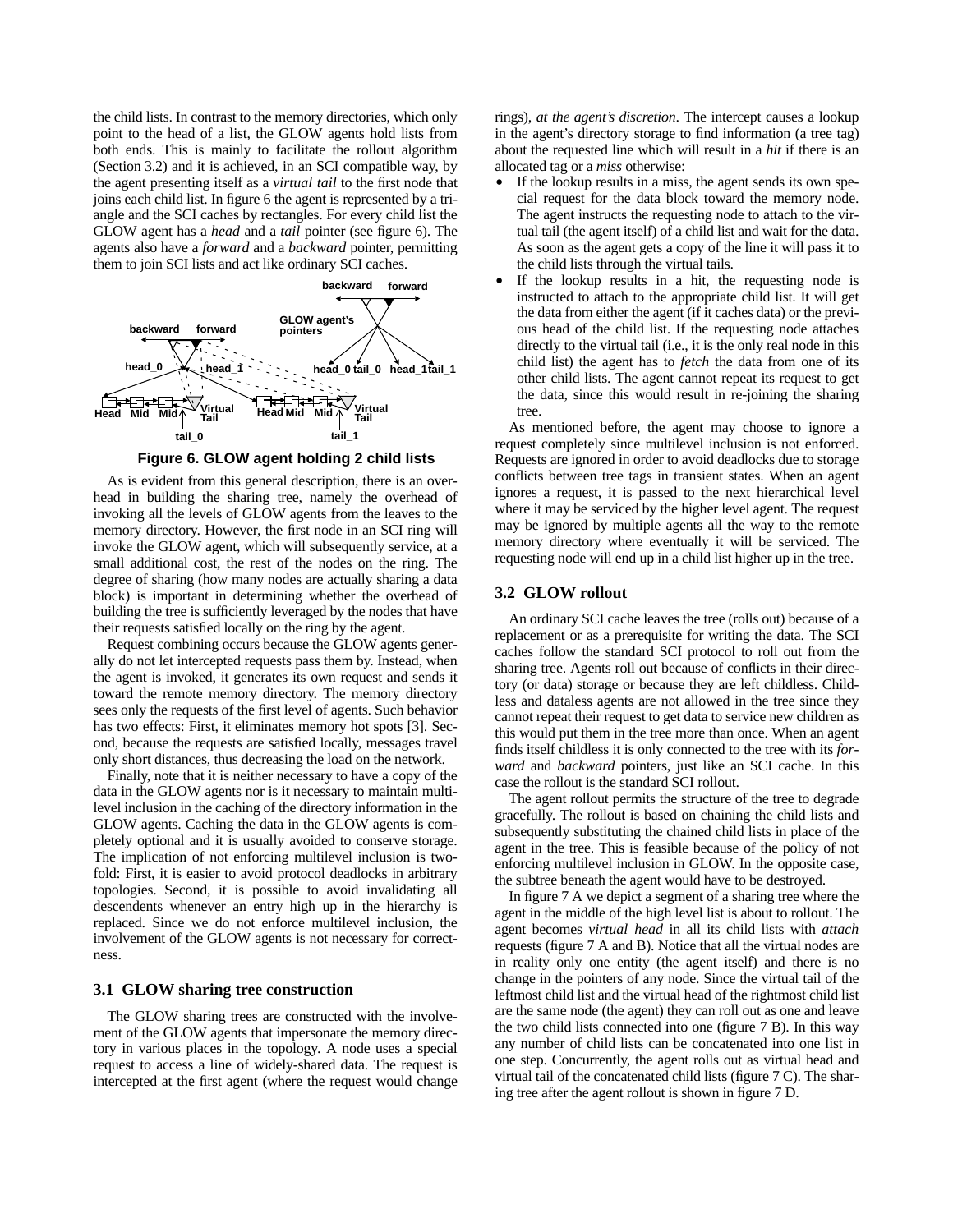

#### **3.3 GLOW sharing tree invalidation**

In order to write a cache line, a node must first become the head of the top-level list connected directly to the memory directory in the home node. In this position the node is the *root* of the sharing tree and it is the only node that has write permission for the cache line. A node has to roll out from the sharing tree before becoming root.

After the cache line is written, the node starts invalidating the highest level of the sharing tree using the SCI invalidation protocol. However, the GLOW agents react differently than the SCI caches to invalidation messages. On receipt of an invalidation message, the GLOW agent concurrently does the following:

- **•** replies to the node that sent the invalidation message with a negative acknowledgement pretending that it is about to roll out
- **•** forwards the invalidation to its downstream neighbor; if the downstream node happens to be an SCI cache and returns a new pointer the agent proceeds with invalidating the new node
- **•** attaches to its child lists, and as a virtual head starts invalidating them using the SCI invalidation algorithm.

When the agent is done invalidating its child lists, it waits until it becomes tail in its list. This will happen because it will either invalidate all its downstream nodes, or they will rollout by themselves (if they are GLOW agents). When the agent finds itself childless and tail in its list, it will invalidate and roll out from its upstream neighbor, freeing that to invalidate itself.

# **4 STEM kiloprocessor extensions to SCI**

The STEM extensions to SCI, originally developed by Johnson [2], provide a logarithmic-time algorithm to build, maintain and invalidate a binary sharing tree (in contrast to GLOW's *k*ary trees) without regard to the topology of the interconnection network. STEM employs combining in the interconnect to provide scalable reads.

As employed in STEM, combining operates on two requests that happen to be in a queue at the same time, generating a single new request along with a response to one of the original requests. Combining depends heavily on traffic patterns, and in fact will rarely occur except in the presence of substantial congestion [3]. Combining only returns list-pointer information (and not data, which are returned later). This is much simpler than other approaches [5], which leave residual state within the interconnect for modifying the responses when they return.

STEM defines one additional pointer for the SCI caches. The representation (triangle) of a STEM cache (devised by James [14]) is shown in figure 8. The *forward* and *backward* pointers are the same as the ones in SCI caches. The *down* pointer is used to build the binary sharing trees. Notice that in figure 8 the different pointers correspond to the different vertices of the triangle.



# **4.1 STEM sharing tree creation**

The STEM sharing tree creation starts with an ordinary SCI prepend list (figure 9 A). Nodes prepend to this list and eventually they will get the data. A merge process converts this linear list into a list of subtrees. In this structure, the subtrees are strictly ordered according to their height. The first subtree (connected directly to the memory directory) is of height one. Larger subtrees are placed further away from the memory directory. Nodes attaching in front of a stable list of subtrees will trigger further merges: adjacent equal-height subtrees merge to form a single higher subtree, until a stable subtree structure is formed. Up to three transactions are needed to merge subtree pairs.



#### **Figure 9. STEM sharing tree construction**

The merge process is distributed and performed concurrently by the sharing caches. Data distribution is partially performed during the merging process. Multiple steps are involved (some overlapped in time), one for each level of the binary tree that is created. Under ideal conditions, the first step of the merge process generates a list of subtrees of height one (figure 9 B), the second generates a list of subtrees of height two (figure 9 C),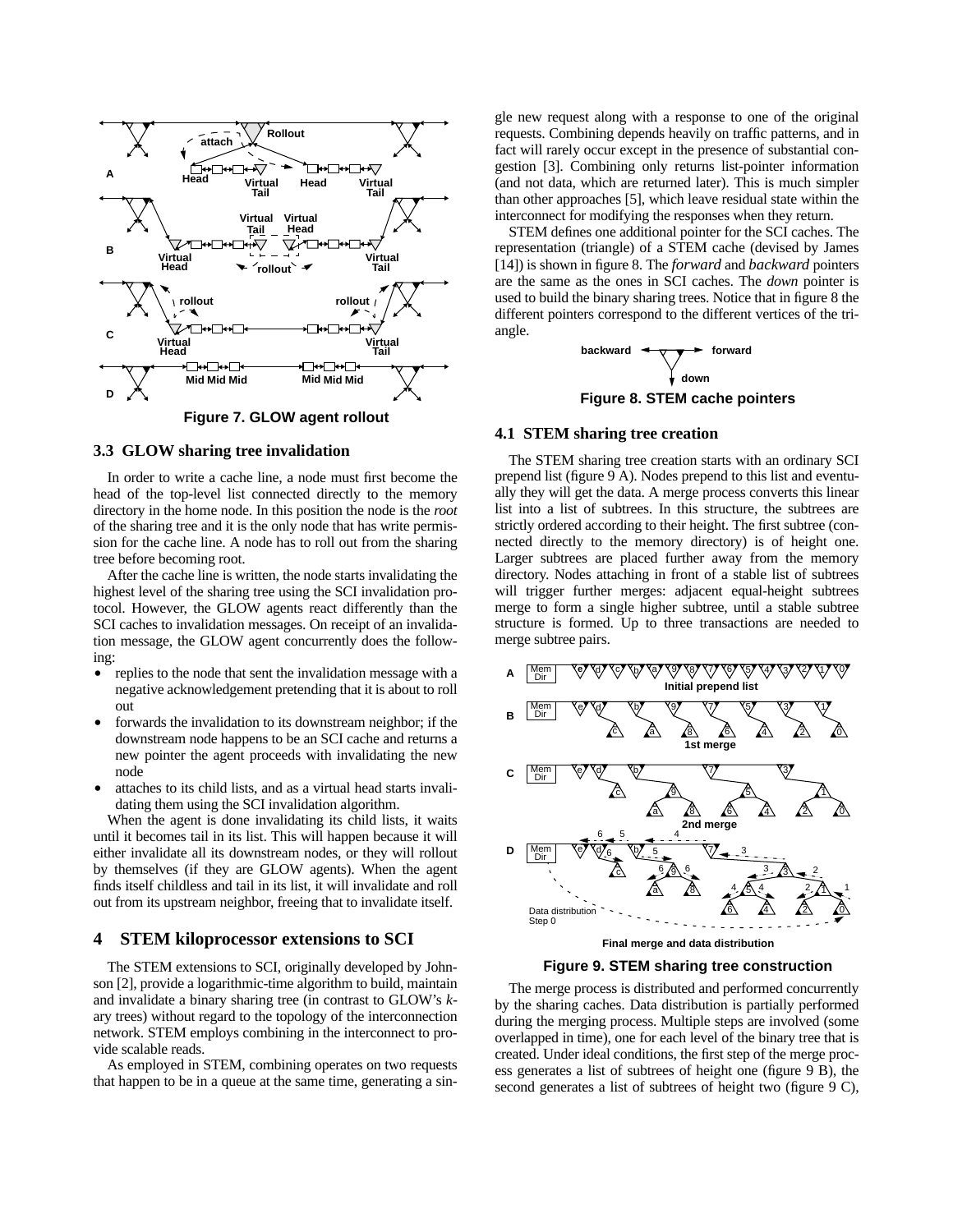etc. The process continues until the sharing list has reached a stable state, as illustrated in figure 9 D.

During the subtree-merge process, a distributed algorithm selects which pairs of subtrees are merged. To avoid conflicts, nodes two and one cannot be merged if one and zero are being merged. To generate balanced trees, nodes three and two should be merged if nodes one and zero are being merged. Techniques for selecting the nodes to be merged are discussed by James [14] and by Johnson [2]. Following the merging, data are distributed to the nodes. Data are propagated by cache-to-cache writes, as illustrated in figure 9 D. Some of these transactions can take place concurrently with the sharing-tree creation.

## **4.2 STEM rollout**

Rollout in STEM occurs for the same reasons as for SCI caches. Rollouts are more complex for trees than for lists, when the rolling out node has two children. In this case, the rolling out node *walks* down the tree to a leaf node, removes the leaf from the tree, and finally replaces itself with the leaf node.

If a node has none or just one child, then the basic SCI rollout protocol is used. If a node has two children, it must find a replacement for itself in order to keep the tree structure intact before it rolls out. The leaf node that is used to replace the rollout node is found by first using the *down* pointer and then the *forward* pointer. This search procedure creates a one-to-one correspondence among nodes with two children and leaf nodes and there is no overlap between paths that connect pairs of nodes. After a leaf node has been located with the walkdown, the leaf is swapped with the rollout node. The walkdown and node replacement protocols can introduce up to eight transactions per deleted node. However, half of the nodes in any binary tree are leaf nodes, so the walkdown is only performed half of the time. Furthermore, the average number of walkdown steps required for nodes in a balanced binary tree is one and this average becomes even smaller as the tree becomes unbalanced.

#### **4.3 STEM sharing tree invalidation**

Sharing tree invalidation is initiated by the writer that is the *root* of the tree (connected directly to the memory directory). In the first phase, invalidations are distributed to other nodes in the sharing tree, as illustrated in figure 10 A. The forwarding of invalidations stops with the leaf nodes. In the second phase, leaf nodes invalidate themselves and notify their parent. This trims the leaf nodes from the sharing tree all the way up to the root node, as illustrated in figure 10 B and C.

The sharing tree can also be updated with new values rather than invalidated. Similarly to the invalidation, in the first phase, updates rather than invalidates are distributed all the way to the leaves (figure 10 A). In the second phase, acknowledgements are returned to the *root* node (writer) without affecting the sharing tree (figure 10 D).

# **5 Preliminary performance evaluation**

In this section, we present simulation results for GLOW and SCI. We have micro-benchmarked reads and writes in various simulated systems. The STEM extensions have not yet been implemented in full detail. However, Johnson simulated the behavior of STEM and in his thesis [2] he shows that indeed its



**Figure 10. STEM sharing tree invalidation**

performance for both reads and writes is *O(logN)* where *N* is the number of nodes sharing. The simulations were performed with the assumption of unit-latency messages.

# **5.1 GLOW in the Wisconsin Wind Tunnel (WWT)**

We implemented GLOW on the WWT [7] and, in particular, as extensions to the WWT SCI simulator [6]. WWT is a parallel discrete event simulator that runs on a Thinking Machines CM-5. It executes application programs on the simulated machine with a very small slow-down compared to other simulation methods. The simulated machine was based on a *k*-ary *n*cube topology constructed with SCI rings. We simulated message latency but we assumed contention only in the end-points (the rest of the network was contention-free). The simulation parameters were the same as those used in a previous study [6].

#### **5.2 Micro-benchmarks**

We measured the average read and write latency of nodes repeatedly accessing shared variables for both SCI and GLOW. We simulated systems ranging from 32 to 256 nodes in two, three and four dimensional *k*-ary *n*-cubes. We present the results for the small (32-node) and large (256-node) topologies in figure 11. All graphs are logarithmic in both axes; the vertical axis represents latency in cycles as reported by the WWT and the horizontal axis represents the degree of sharing.

For the small systems the overhead of building GLOW sharing trees is pronounced: GLOW reads are slower than SCI when less than about three nodes are sharing and GLOW writes are slower when less than about six nodes are sharing. Notice that SCI read latencies are not affected by the dimensionality of the network, since they are dominated by congestion in the directories, and data propagation delays (message travel time is negligible). On the other hand, GLOW latencies are affected much more since the dimensionality determines the depth of the GLOW sharing trees.

For the large systems (256 nodes) GLOW reads and writes are still slower for very small degrees of sharing but they show